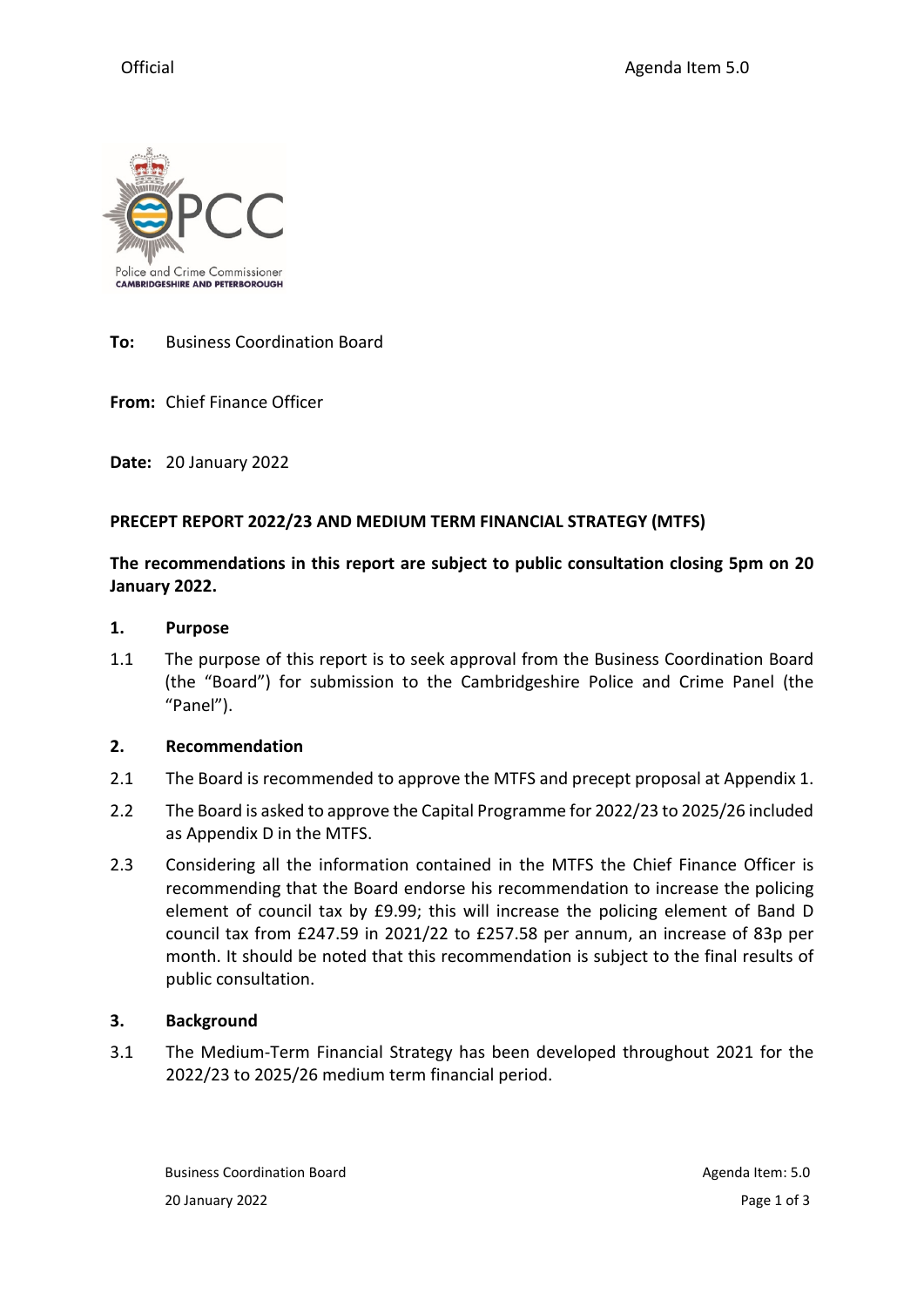- 3.2 The draft MTFS will be submitted to the Panel for information and in support of reasoning for the precept proposal. The Panel will consider the proposed precept by the Acting Commissioner at their meeting on 2 February 2022.
- 3.3 The Panel have a Budget Briefing scheduled for 21 January 2022 to provide information on the development of the MTFS and precept proposal.
- 3.4 The final MTFS will be submitted to the Board on 10 March 2022 for final approval and adoption.

# **4. MTFS Development**

- 4.1 Cambridgeshire Constabulary (the "Constabulary) held their Strategic Threat and Risk Assessment (STRA) process to identify current and anticipated operational pressures to meet the Constabulary's priorities in February and March 2021. This allowed for early development of savings proposals and efficiencies.
- 4.2 The Police Funding Settlement for 2022/23 was announced in mid-December and is a three-year settlement for the first time in recent years. This provided increased certainty over funding of the Police Grant for 2022/23 to 2024/25 although precise grant allocations for the later years have not been announced.
- 4.3 The funding settlement was an increase of £5.2m to revenue grant which includes a ringfence uplift grant and pension grant.
- 4.4 The funding settlement also gave Police and Crime Commissioners (the "Commissioners) the ability to raise Council Tax precept by up to £10 a year across the three-year settlement. This would raise additional £796m nationally assuming full take-up of precept flexibility.
- 4.5 The Commissioner launched a survey to gather the views of the public on 6 January 2022. This survey asked the public for their views on paying an additional 83p per month for policing services. It also asked for views on the public's feeling of safety, effectiveness of the Constabulary and the public's priorities.
- 4.6 As the survey does not close until 5pm on 20 January 2022, a verbal update will be provided to the Board. As of Tuesday 18 January 2022, the survey had 1,483 respondents. Of these respondents 63% agreed that the increase represented value for money.
- 4.7 A comprehensive report on the precept survey will be reported at a later date.

# **5. Recommendation**

- 5.1 The Board is recommended to approve the MTFS and precept proposal at Appendix 1.
- 5.2 The Board is asked to approve the Capital Programme for 2022/23 to 2025/26 included as Appendix D in the MTFS.
- 5.3 Considering all the information contained in the MTFS the Chief Finance Officer is recommending that the Board endorse his recommendation to increase the policing element of council tax by £9.99; this will increase the policing element of Band D council tax from £247.59 in 2021/22 to £257.58 per annum, an increase of 83p per